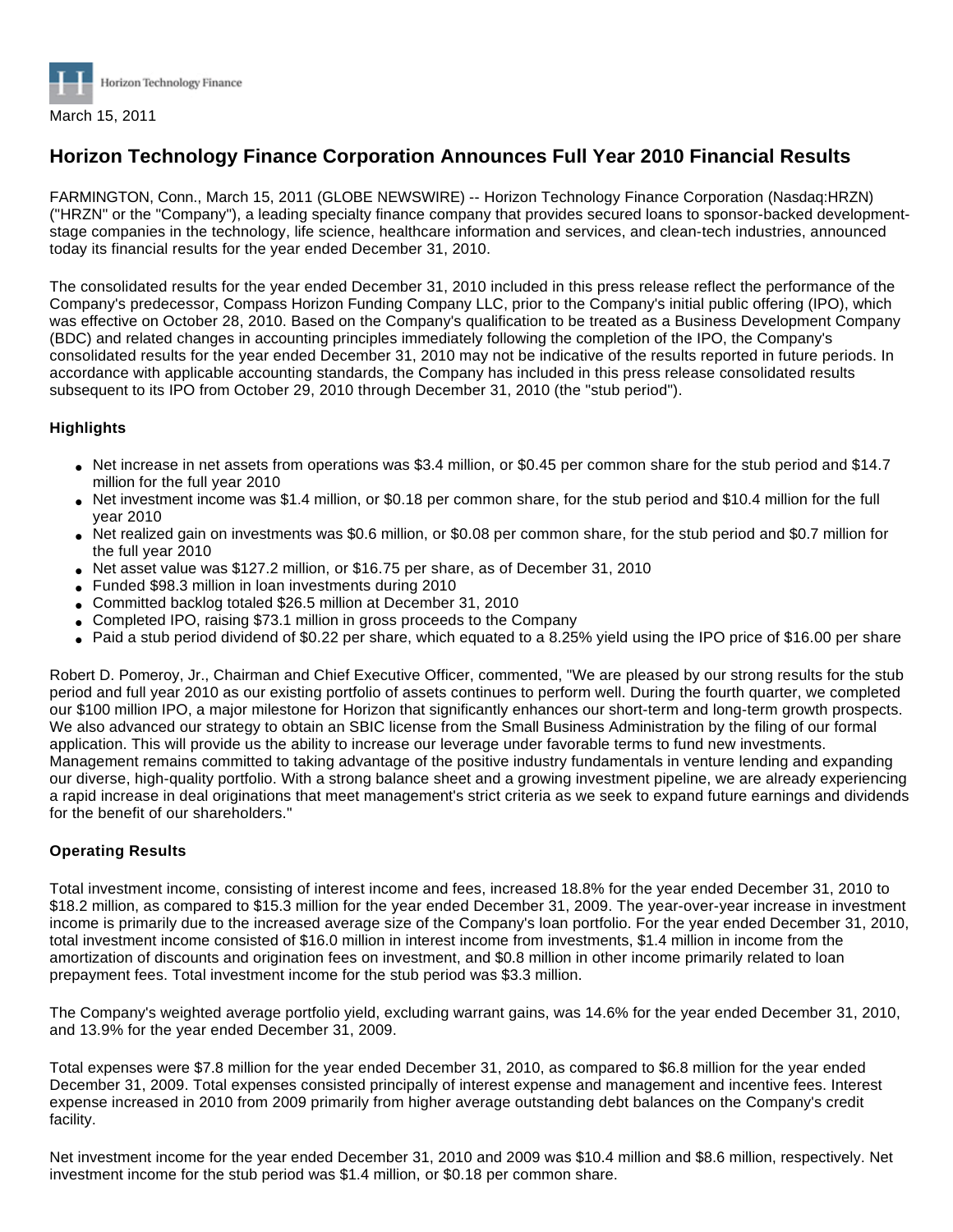For the year ended December 31, 2010, the net realized gain on investments increased to \$0.7 million, as compared to \$0.1 million for the year ended December 31, 2009, from the exercise of warrants in portfolio companies. Net realized gain on investments for the stub period was \$0.6 million, or \$0.08 per common share.

For the year ended December 31, 2010 and 2009, net unrealized appreciation on investments was \$2.9 million and \$0.9 million, respectively. The year-over-year increase is primarily due to an increase in the enterprise value of portfolio companies in which we held warrants. The net unrealized appreciation on investments during the stub period was \$1.4 million, or \$0.19 per common share.

For the year ended December 31, 2010, the net increase in net assets resulting from operations was \$14.7 million, as compared to a net increase in net assets resulting from operations of \$9.3 million for the year-earlier period. The increase in net assets from operations is attributable to the growth in net investment income as a result of an expanding portfolio. The net increase in net assets resulting from operations for the stub period was \$3.4 million.

## **Portfolio Summary and Investment Activity**

As of December 31, 2010, the Company's debt portfolio consisted of 32 secured loans with an aggregate fair value of \$130.2 million. In addition, the Company's warrant portfolio of 43 investments had an aggregate fair value of \$6.2 million as of December 31, 2010.

Total portfolio investment activity as of and for each of the years ended December 31, 2010 and 2009 was as follows:

|                                                      | December 31,        |           |
|------------------------------------------------------|---------------------|-----------|
| (\$ in thousands)                                    | 2010                | 2009      |
| Beginning portfolio                                  | \$113,878           | \$93,824  |
| New loan funding                                     | 98,267              | 49,934    |
| Less refinanced balances                             | (13, 593)           |           |
| Net new loan funding                                 | 84,674              | 49,934    |
| Principal and stock payments received on investments | (33, 149)           | (16, 805) |
| Early pay-offs                                       | (31,709)            | (14, 582) |
| Accretion of loan fees                               | 1,399               | 1.068     |
| New loan fees                                        | (836)               | (449)     |
| New equity                                           | 350                 |           |
| Net appreciation on investments                      | 2,203               | 888       |
| Ending Portfolio                                     | \$136,810 \$113,878 |           |

## **Portfolio Asset Quality**

As of December 31, 2010 and 2009 the weighted average credit rating on the fair value of the Company's loan portfolio was 3.2 and 2.9, respectively, with 4 being the highest credit quality rating and 3 being the rating for a standard level of risk. A rating of 2 or 1 represents a deteriorating credit quality and increased risk. The Company did not have any investments on non-accrual status as of these dates.

#### **Liquidity and Capital Resources**

As of December 31, 2010, HRZN had cash and cash equivalents of approximately \$76.8 million.

On October 28, 2010, the Company completed its IPO of 6,250,000 shares of its common stock at a public offering price of \$16.00 per share, representing the primary offering of 4,910,000 shares by the Company and a secondary offering of 1,340,000 shares by a selling stockholder. The Company raised approximately \$73.1 million of proceeds from its portion of the offering and did not receive any proceeds from the secondary offering. Net proceeds will be used to make new investments in portfolio companies.

## **Dividend**

On December 15, 2010, the Company's Board of Directors declared a fourth quarter dividend of \$0.22 per share, paid on December 31, 2010 to stockholders of record on December 28, 2010. The dividend was paid on a pro-rated basis from taxable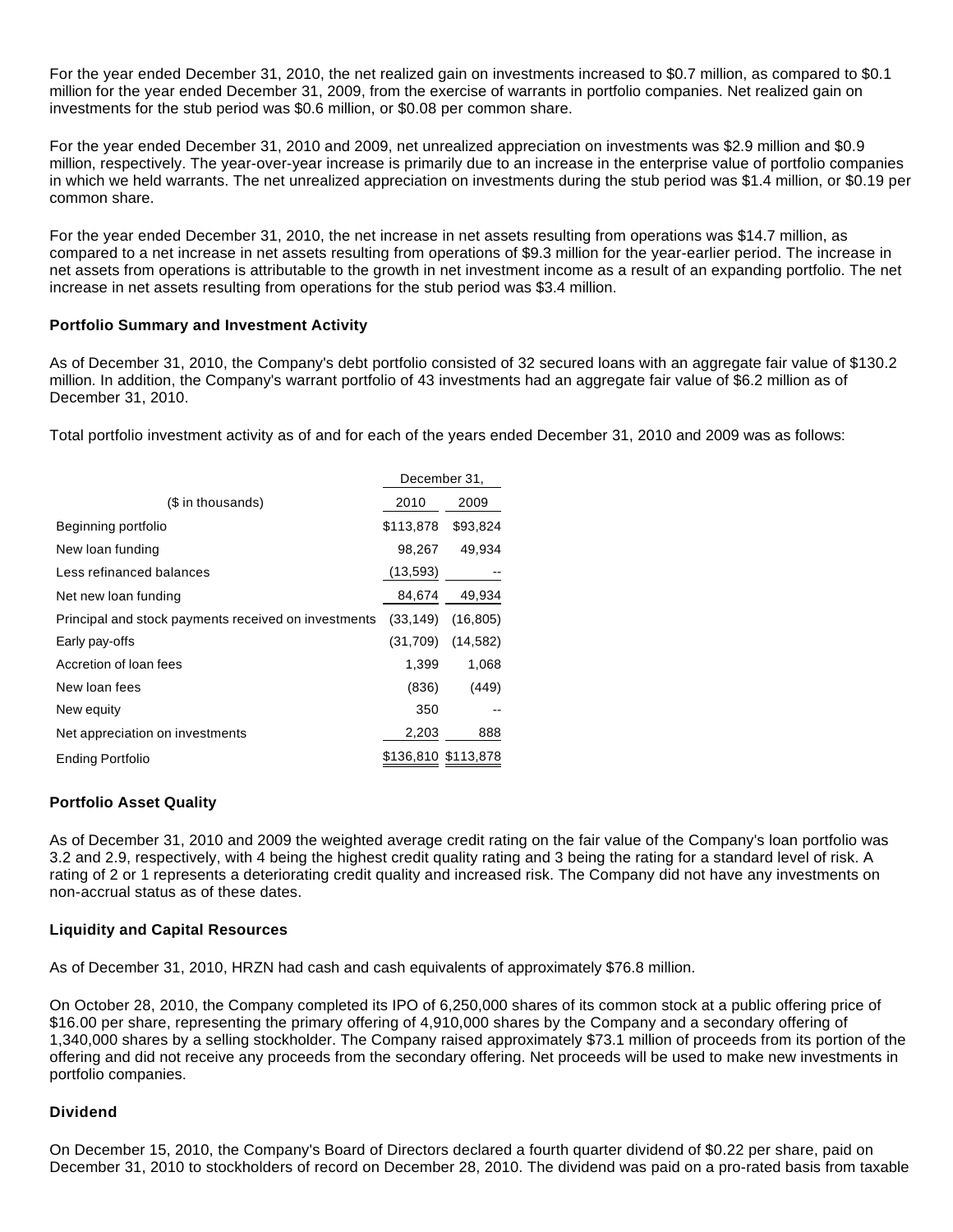earnings since the completion of the Company's IPO on October 28, 2010.

## **Conference Call**

Management will host a conference call on Wednesday, March 16, 2011 at 9:00 a.m. ET to discuss the latest corporate developments and financial results. The dial-in number for callers in the U.S. is (877) 677-9112 and the dial-in number for international callers is (708) 290-1396. The access code for all callers is 44735421. A live webcast will also be available on the Company's website at [www.horizontechnologyfinancecorp.com.](http://www.horizontechnologyfinancecorp.com/)

A replay of the call will be available through March 23, 2011. To access the replay, please dial (800) 642-1687 in the U.S. and (706) 645-9291 outside the U.S., and then enter the access code 44735421.

## **About Horizon Technology Finance Corporation**

Horizon Technology Finance Corporation is a closed-end investment company that has elected to be treated as a business development company under the Investment Company Act of 1940. The Company provides secured loans to developmentstage companies backed by established venture capital and private equity firms within the technology, life science, healthcare information and services, and clean-tech industries. The investment objective of HRZN is to maximize total risk-adjusted returns by generating current income from a portfolio of directly originated secured loans as well as capital appreciation from warrants to purchase the equity of portfolio companies. Headquartered in Farmington, CT, with a regional office in Walnut Creek, CA, the Company is externally managed by its investment advisor, Horizon Technology Finance Management LLC. To learn more, please visit [www.horizontechnologyfinancecorp.com](http://www.horizontechnologyfinancecorp.com/).

## **Forward-Looking Statements**

Statements included herein may constitute "forward-looking statements," which relate to future events or our future performance or financial condition. These statements are not guarantees of future performance, condition or results and involve a number of risks and uncertainties. Actual results may differ materially from those in the forward-looking statements as a result of a number of factors, including those described from time to time in our filings with the Securities and Exchange Commission. The Company undertakes no duty to update any forward-looking statement made herein. All forward-looking statements speak only as of the date of this press release.

## **Horizon Technology Finance Corporation and Subsidiaries**

#### **Consolidated Statements of Assets and Liabilities**

(In thousands, except share data)

|                                                                                                                                                                  | December 31,          |                     |
|------------------------------------------------------------------------------------------------------------------------------------------------------------------|-----------------------|---------------------|
|                                                                                                                                                                  | 2010                  | 2009                |
| <b>Assets</b>                                                                                                                                                    |                       |                     |
| Non-affiliate investments at fair value at December 31, 2010 (cost of<br>\$133,494), at cost net of allowance for loan losses of \$1,924 at<br>December 31, 2009 |                       | \$136,810 \$111,954 |
| Cash and cash equivalents                                                                                                                                        | 76,793                | 9,892               |
|                                                                                                                                                                  |                       |                     |
| Interest receivable                                                                                                                                              | 1,938                 | 1,452               |
| Debt issuance costs (net of accumulated amortization of:<br>December 31, 2010 \$3,292 and December 31, 2009 \$2,130)                                             | 194                   | 1,355               |
| Other assets                                                                                                                                                     | 470                   | 215                 |
| <b>Total assets</b>                                                                                                                                              | $$216,205$ $$124,868$ |                     |
| <b>Liabilities</b>                                                                                                                                               |                       |                     |
| <b>Borrowings</b>                                                                                                                                                | \$87,425              | \$64,166            |
| Base management fee payable                                                                                                                                      | 360                   | 182                 |
| Incentive fee payable                                                                                                                                            | 414                   |                     |
| Interest rate swap liability                                                                                                                                     | 258                   | 768                 |
| Other accrued expenses                                                                                                                                           | 553                   | 259                 |
| <b>Total liabilities</b>                                                                                                                                         | 89,010                | 65,375              |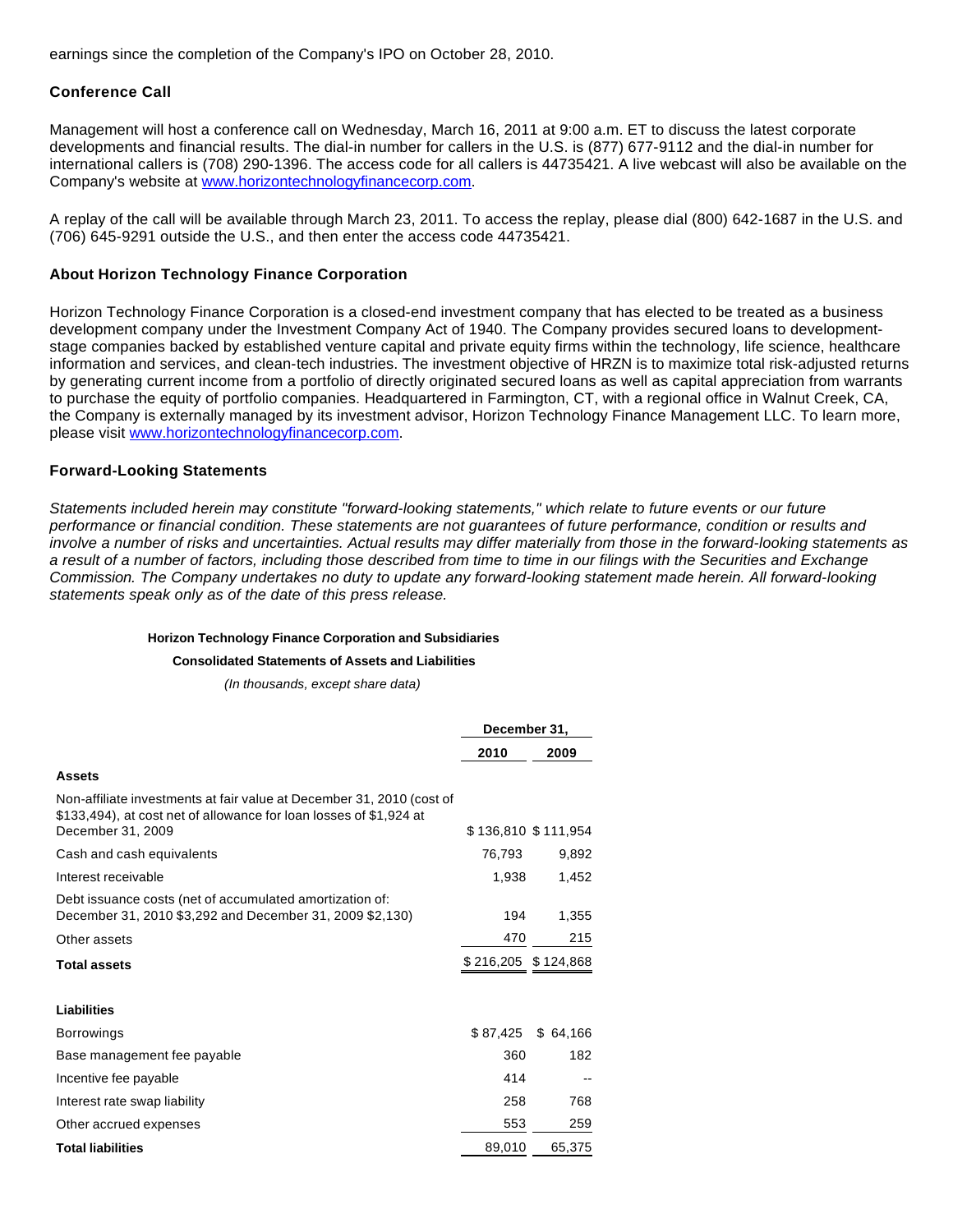#### **Net assets/members' capital**

| Members' capital                                                                                                              | \$ --     | \$60,261  |
|-------------------------------------------------------------------------------------------------------------------------------|-----------|-----------|
| Accumulated other comprehensive loss --                                                                                       |           |           |
| Unrealized loss on interest rate swaps                                                                                        |           | (768)     |
| Common Stock, par value \$0.001 per share, 100,000,000 shares<br>authorized, 7,593 shares outstanding as of December 31, 2010 | 8         |           |
| Paid-in capital in excess of par                                                                                              | 123,836   |           |
| Distributions in excess of net investment income                                                                              | (143)     |           |
| Net unrealized appreciation on investments                                                                                    | 3,043     |           |
| Net realized gains on investments                                                                                             | 451       |           |
| Total net assets/members' capital                                                                                             | 127,195   | 59,493    |
| Total liabilities and net assets/members' capital                                                                             | \$216,205 | \$124,868 |
|                                                                                                                               |           |           |
| Net asset value per share                                                                                                     | \$16.75   | N/A       |

#### **Horizon Technology Finance Corporation and Subsidiaries**

#### **Consolidated Statements of Operations**

(In thousands, except share data)

|                                                           | Post-IPO as a<br><b>Business</b><br><b>Development</b><br>Company |                               | Pre-IPO prior to becoming a<br><b>Business Development Company</b> |                                                                                                       |
|-----------------------------------------------------------|-------------------------------------------------------------------|-------------------------------|--------------------------------------------------------------------|-------------------------------------------------------------------------------------------------------|
|                                                           | October 29,<br>2010 to<br>2010                                    | January 1,<br>2010 to<br>2010 | <b>Year Ended</b><br>2009                                          | March 4, 2008<br>(Inception)<br>through<br>December 31, October 28, December 31, December 31,<br>2008 |
| <b>Investment income</b>                                  |                                                                   |                               |                                                                    |                                                                                                       |
| Interest income on non-affiliate investments              | \$2,993                                                           | \$14,373                      | \$14,987                                                           | \$6,530                                                                                               |
| Interest income on cash and cash equivalents              | 10                                                                | 60                            | 67                                                                 | 359                                                                                                   |
| Fee income on non-affiliate investments                   | 248                                                               | 523                           | 272                                                                | 132                                                                                                   |
| <b>Total investment income</b>                            | 3,251                                                             | 14,956                        | 15,326                                                             | 7,021                                                                                                 |
| <b>Expenses</b>                                           |                                                                   |                               |                                                                    |                                                                                                       |
| Interest expense                                          | 508                                                               | 3,622                         | 4,246                                                              | 2,748                                                                                                 |
| Base management fee                                       | 668                                                               | 2,019                         | 2,202                                                              | 1,073                                                                                                 |
| Performance based incentive fee                           | 414                                                               |                               |                                                                    |                                                                                                       |
| Administrative fee                                        | 88                                                                |                               |                                                                    |                                                                                                       |
| <b>Professional fees</b>                                  | 92                                                                | 112                           | 131                                                                | 60                                                                                                    |
| General and administrative                                | 122                                                               | 178                           | 190                                                                | 150                                                                                                   |
| <b>Total expenses</b>                                     | 1,892                                                             | 5,931                         | 6,769                                                              | 4,031                                                                                                 |
| Net investment income                                     | 1,359                                                             | 9,025                         | 8,557                                                              | 2,990                                                                                                 |
| Credit (provision) for loan losses                        |                                                                   | 739                           | (274)                                                              | (1,650)                                                                                               |
| Net realized gain on investments                          | 611                                                               | 69                            | 138                                                                | 22                                                                                                    |
| Net unrealized appreciation (depreciation) on investments | 1,449                                                             | 1,481                         | 892                                                                | (73)                                                                                                  |
| Net realized and unrealized gain (loss) on investments    | 2,060                                                             | 1,550                         | 1,030                                                              | (51)                                                                                                  |